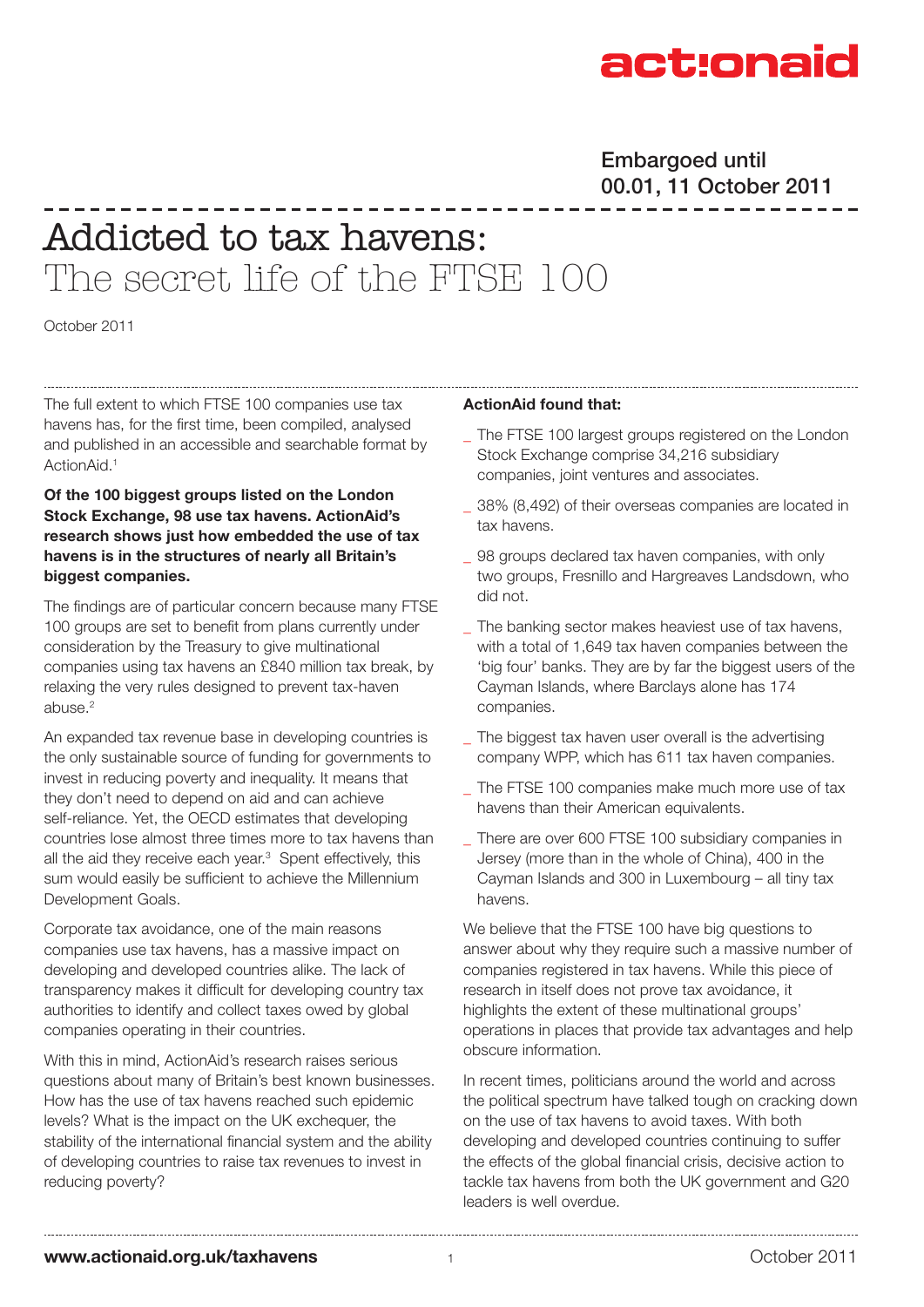# The banks and the financial sector are by far the heaviest users of tax havens

"Much of the shadow banking sector, a major contributor to the economic crisis, was also only possible because of tax haven secrecy." Vince Cable MP, 20094

The global financial crisis has caused hardship around the world and was originally triggered by the reckless overreaching of the banks and financial sector. The first meeting of G20 leaders in London in April 2009 identified that the catalyst of the crisis was a toxic mix of complex financial products routed through tax havens.<sup>5</sup>

Our research shows that despite efforts to clean up the banking sector, banks are still doing a brisk business via tax havens. The big four high street banks have 1,649 tax haven subsidiaries between them – more than half of all their 3,067 overseas subsidiaries.

## The big 4 high street banks' top overseas locations



HSBC is the biggest financial sector user of tax havens in the FTSE 100, with a grand total of 556. Some other figures are particularly revealing:

- Barclays has 174 companies located in the Cayman Islands alone
- Lloyds group has 97 companies in the Channel Islands
- HSBC has 156 companies in the US state of Delaware, compared to 97 in the rest of the USA

Although the banks are largely profitable again, they are still getting a fantastic deal on their tax bills. This is partly because of their tax avoidance, and partly because they are carrying forward losses made during the financial crisis. In the last budget, the government gave banking and finance companies a tax break worth £80 million per year when it changed the way their foreign branches were taxed.6

# The offshore invasion

It's not only the banks who are making such big use of tax havens. Our research reveals startling facts about many other companies:

- \_ Oil and mining companies comprise the other big group of tax haven users. BP and Shell have almost 1,000 tax haven companies between them, including more than 100 in the Caribbean (hardly a major source of oil). The extractive industries often operate in developing countries, where natural resources play a central economic role.
- British American Tobacco has a massive 200 companies in tax havens. It is also one of the most prevalent in developing countries.
- There are also some surprises: all our supermarkets use tax haven structures – perhaps expected in the case of global behemoth Tesco, but not so for UK-only retailers such as Morrisons and Sainsbury's.

## British American Tobacco's top overseas locations

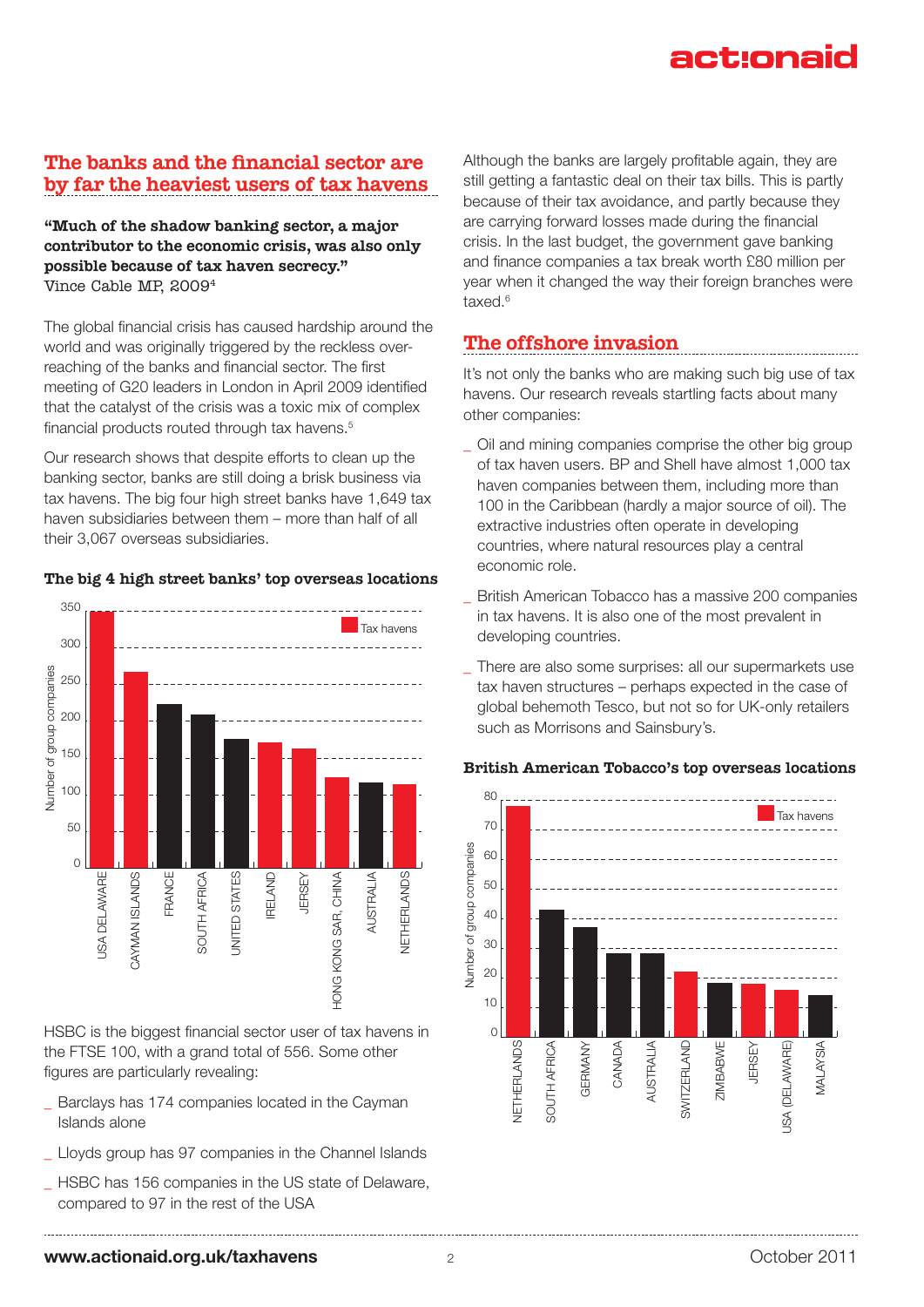The biggest tax haven users in the FTSE 100



Many of these companies are 'mailbox' companies, which are often used as part of tax avoidance schemes. They exist in name only and are usually administered by offshore law firms. In locations such as Mauritius, Jersey and Delaware we have identified hundreds of subsidiaries owned by dozens of different multinationals that are registered at a handful of individual addresses, belonging to offshore law firms.

# The FTSE 100's favourite tax havens

While it is true that some of the FTSE 100 subsidiary companies do some business with real economic substance in tax havens, in most cases the huge number of subsidiaries in a given location does not reflect the actual level of business carried out. This suggests another motivation for their choice.

For example, why do more than two-thirds of the companies registered in the US (surface area: nearly 4 million square miles) appear to be located in the tiny state of Delaware (surface area: less than 2,000 square miles)? Why are many of them registered at one address, the Corporation Trust Center, 1209 Orange Street, Wilmington? The state's favourable tax regime and limited disclosure regime must surely play a part.

Despite bilateral trade between the UK and China worth £39.2 billion, $7$  the FTSE 100 have fewer companies registered in the whole of China (551), than on the tiny island of Jersey (623).



#### FTSE 100 companies in selected countries

### The FTSE 100's favourite tax havens

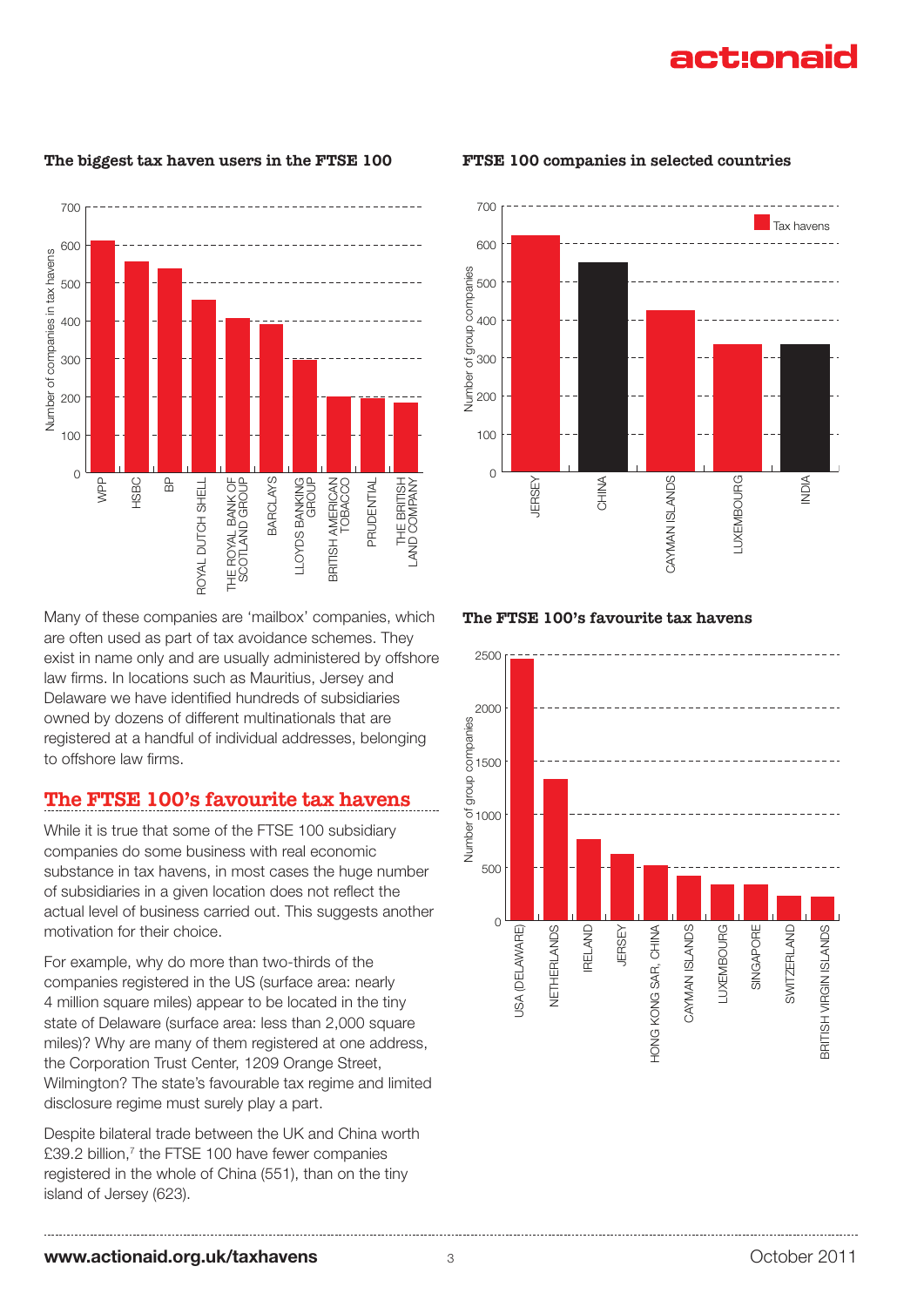While the people of Jersey must benefit from a few retail outlets and offices belonging to these groups, that can't explain why around 200 Jersey companies, belonging to at least 26 different FTSE 100 groups, are registered at a single address. This is the office of "one of the leading offshore firms", Mourant Ozannes. Another 57, belonging to 18 groups, are registered at the office of "leading global offshore law firm", Ogier. These law firms also have offices in other offshore destinations such as the British Virgin Islands, Cayman Islands and Dublin.

## Jersey: top 10 users

| The British Land Company         | 143 |
|----------------------------------|-----|
| Lloyds Banking Group             | 72  |
| <b>Barclays</b>                  | 35  |
| <b>HSBC</b>                      | 31  |
| The Royal Bank of Scotland Group | 25  |
| The Capita Group                 | 19  |
| Randgold Resources               | 19  |
| British American Tobacco         | 18  |
| Schroders                        | 18  |
| Petrofac Inc.                    |     |

Similarly, despite bilateral trade between the UK and India worth £13 billion,<sup>8</sup> the FTSE 100 have fewer companies registered in India (334), than in Luxembourg (336).

The mining company Anglo American has 30 companies registered in Luxembourg – hardly known for its rich mineral deposits. The names of some of these companies – Anglo Venezuela Investments Sarl and Kumba West Africa Sarl – hint at the links between these tax haven vehicles and the developing countries in which the mining activity really takes place.

### Luxembourg: top 10 users

| WPP                              | 33 |
|----------------------------------|----|
| Anglo American                   | 30 |
| Prudential                       | 22 |
| Lloyds Banking Group             | 18 |
| The Royal Bank of Scotland Group | 17 |
| The British Land Company         | 16 |
| <b>HSBC</b>                      | 14 |
| Barclays                         | 13 |
| Reckitt Benckiser Group          | 12 |
| Vodafone Group                   |    |

The Cayman Islands is home to 174 companies owned by Barclays, ranging from the artfully named Ballon Nouveau Investments Limited to the more prosaic Barclays Structured Principal Investing GP. The same tax haven plays host to British Gas (Malaysia) SA and an Xstrata group company, Falconbridge (Botswana) Investments Limited.

### Cayman Islands: top 10 users

| <b>Barclays</b>                  | 174 |
|----------------------------------|-----|
| The Royal Bank of Scotland Group | 37  |
| <b>HSBC</b>                      | 30  |
| Lloyds Banking Group             | 26  |
| International Power              | 20  |
| <b>Standard Chartered</b>        | 17  |
| Prudential                       | 15  |
| Tesco                            | 14  |
| RР                               | 10  |
| Man Group                        |     |
|                                  |     |

## FTSE vs. Fortune

A comparison with a similar analysis<sup>9</sup> undertaken with the 100 largest American multinationals uncovers many more tax haven companies belonging to the FTSE 100 than to their American equivalents.<sup>10</sup>

|                                                                           | US    | UK                                                                                     |
|---------------------------------------------------------------------------|-------|----------------------------------------------------------------------------------------|
| Groups with overseas<br>companies                                         | 86    | 99                                                                                     |
| Groups with over 100<br>companies in tax<br>havens                        | 4     | 23                                                                                     |
| Groups with over 50%<br>of their overseas<br>companies in tax<br>havens   | 12    | 31<br>3 had 100% in tax<br>havens: Morrisons,<br>Land Securities Group<br>& Resolution |
| Number of tax havens<br>where the top 100<br>companies have a<br>presence | 36/50 | 43/50                                                                                  |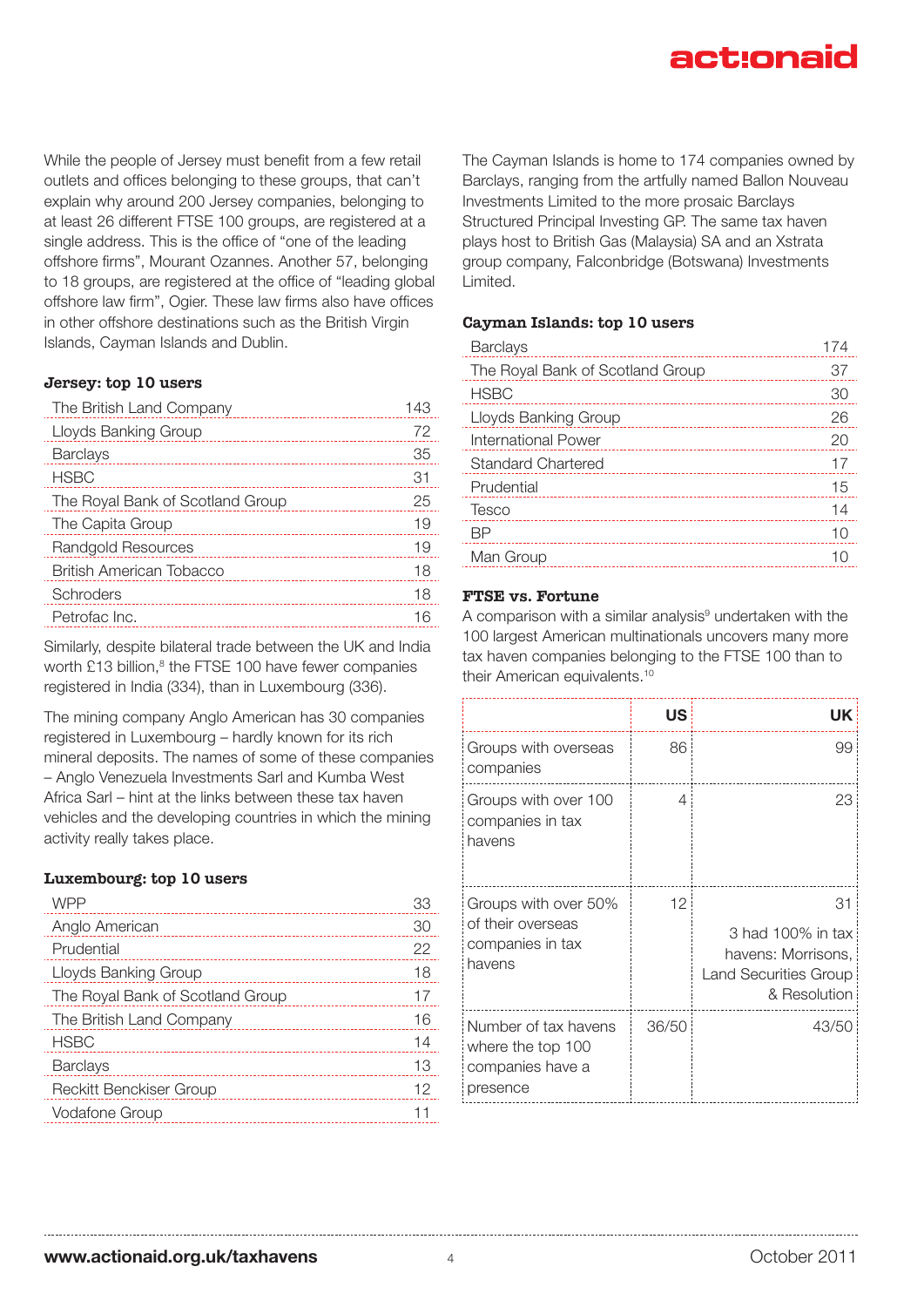### **How ActionAid compiled this information**

This research is based on information that had never been disclosed, let alone analysed, until this year.<sup>11</sup> UK law compels companies to report all of their subsidiary companies, together with their country of registration. When we looked for this information in early 2011, we discovered that more than half of the FTSE 100 were not complying with this legal obligation. When enquiries to individual companies failed to persuade them to disclose the information, we submitted complaints to Companies House, forcing the disclosures as part of companies' annual returns and sparking Business minister Vince Cable to announce an investigation.<sup>12</sup>

Nine of the FTSE100 are listed in London but registered offshore, and are only obliged to disclose their 'principal' subsidiaries in their annual accounts. We have used these abridged lists, apart from WPP, which had filed a much larger list with the Securities & Exchange Commission in the United States. Having compiled a full set of subsidiary listings, ActionAid was assisted by company information specialists www.duedil.com to process the data into a useable format.

## Why are tax havens so addictive?

"Tax havens aren't just about tax. They are about escape – escape from criminal laws, escape from creditors, escape from tax, escape from prudent financial regulation – above all, escape from democratic scrutiny and accountability." Nick Shaxson, 'Treasure Islands: Tax havens and the men who stole the world'<sup>13</sup>

Tax havens commonly attract businesses for two reasons.

#### **1 Low tax rates**

Low, or even zero tax rates provide an obvious incentive for companies to shift profits out of the jurisdictions in which they do business, and into tax havens. One way companies are able to do this is by establishing subsidiary companies in tax havens that own intangible assets, such as trademarks, or provide 'management services'. By charging a fee to the company's operating companies in higher-tax countries, profits are transferred away from where the economic activity is undertaken, and into tax havens.

| <b>Jurisdiction</b> | <b>Effective corporate</b><br>tax rate |
|---------------------|----------------------------------------|
| Jersey              | $0\%$                                  |
| Cayman Islands      | $0\%$                                  |
| <b>Mauritius</b>    | 3%                                     |
| Ireland             | 12.5%                                  |
| Hong Kong           | 16.5%                                  |

Company ownership structures often involve intermediate holding companies in tax havens in an effort to take advantage of different countries' rules for capital gains tax, cross-border financial transactions, and the different terms of bilateral tax treaties. A key aim is to find a route to move profits around that minimises taxes that would be levied when they crossed borders, for example on dividends paid from one country to another.

### **2 Secrecy**

Many commentators use the term 'secrecy jurisdictions' to emphasise a less well known, but equally damaging characteristic of many tax havens. Tax havens help create a veil of secrecy around the transactions undertaken within them, with numbered Swiss bank accounts an obvious example. Secrecy helps to undermine the regulations of other jurisdictions, while providing an effective shield against investigations into tax avoidance and evasion. The Tax Justice Network recently updated its authoritative ranking of secrecy jurisdictions.<sup>14</sup>

In some tax havens, secrecy and minimal reporting requirements are more important than the tax rates on offer. For example, we found that amongst the FTSE 100, more than 2,000 subsidiary companies are registered in the tiny US state of Delaware, famed for the corporate secrecy it offers, compared to less than half this number in the rest of the USA.

## **How have we defined tax haven?**

There is no standard international definition of tax haven jurisdictions.<sup>15</sup> For this research, we have used a list compiled by the Government Accountability Office of the United States Congress,<sup>16</sup> of 'Jurisdictions Listed as Tax Havens or Financial Privacy Jurisdictions'. We supplemented this with the inclusion of the Netherlands and the US state of Delaware, which are important tax havens but were not included in the US Congress list.<sup>17</sup>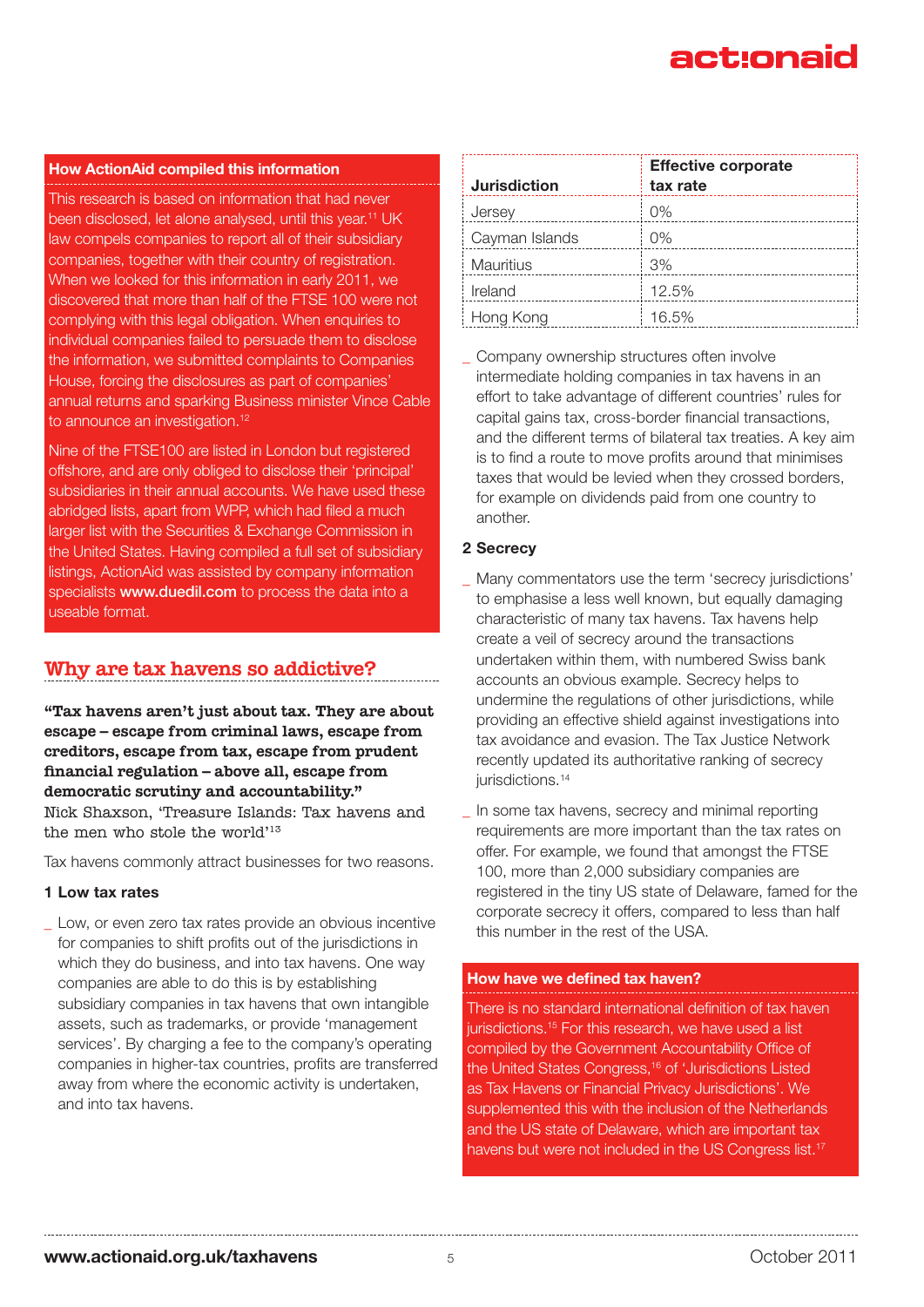## Counting the cost of tax havens

"We will also target tax evasion and off-shore tax havens… Everyone must pay their share." UK Chancellor George Osborne18

Tax havens facilitate tax avoidance and evasion, which undermine the revenue bases of both developed and developing countries. Additional revenues are urgently needed both to tackle the deficits incurred during the financial crisis in rich countries, and to invest in the fight against poverty in poor countries. The roaring trade undertaken by tax havens leads to the tax burden being shifted from the companies and rich individuals who use their services, on to ordinary people and businesses who comply with their tax obligations. At the same time, the loss of government revenues means lower investment in public services.

A US Senate report has estimated that the USA could be losing US\$100 billion a year to tax havens.19 Estimates for the UK vary, but the figure could be as high as £18 billion.<sup>20</sup>

## **Boots' tax haven HQ**

In 2008, Nottingham-based Boots was bought by a private equity firm. Despite its 150 year history in the UK, the official headquarters of Boots was switched to the Swiss canton of Zug, to an address above a post office. The former head of corporate finance at the company estimated that this move has lowered the company's UK tax bill by over £100 million a year.<sup>21</sup>

## Damaging development

"Aggressive tax avoidance is a serious cancer eating into the fiscal base of many countries." Pravin Gordham, South African Finance Minister, 2009<sup>22</sup>

The use of tax havens by multinational companies operating in the developing world has resulted in huge revenue losses that governments can ill afford.

In *Calling Time*, 23 ActionAid exposed how FTSE-listed Grolsch and Peroni owner SABMiller uses tax havens to siphon profits out of developing countries across Africa and India. We estimate that the tax it avoids in Africa is enough to educate an additional 250,000 children there.

SABMiller's tax dodges include moving its procurement to Mauritius, paying millions for 'management services' to a

subsidiary in Switzerland, and moving its African beer brands to the Netherlands. ActionAid estimates that SABMiller has been reducing its African tax bill by one fifth.

Many developing countries are improving their tax systems to generate additional revenues. However their efforts are being massively undermined by tax dodging undertaken via tax havens. This stifles progress towards greater selfreliance and keeps many countries dependent upon aid.

### **Who pays more tax: Marta or SABMiller?**

Marta Luttgrodt sells beer from her market stall in Accra, Ghana, in the shadow of the SABMiller brewery. She pays annual tax stamps to the authorities and says, "If we don't pay, they come [to lock our stalls] with a padlock." SABMiller has been shifting so much of its profits out of Ghana and into tax havens that its Ghanaian subsidiary has been declaring a loss, thereby paying no corporation tax. Incredibly, this means Marta has been paying more corporation tax in Ghana than the giant multinational whose UK parent company declares profits in excess of £2 billion a year.

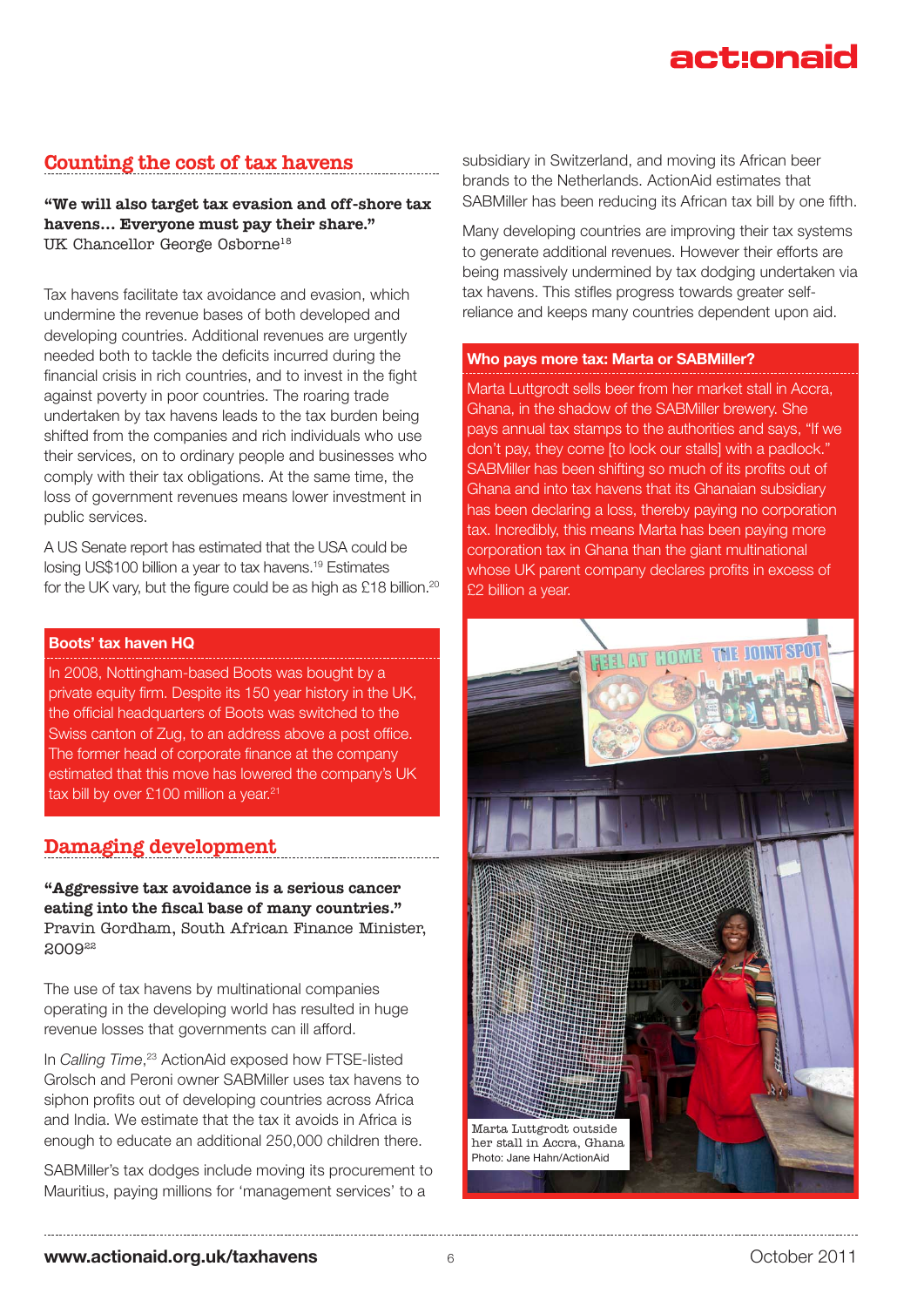## Tackling the tax havens

## "We want to put a stop to tax havens. We want results on this, with a list of tax havens and a series of consequences."

French President Nicolas Sarkozy after the 2009  $G20$  summit $^{24}$ 

## **Companies' responsibility:**

Since the financial crisis, scrutiny of tax havens and the tax affairs of multinational companies has increased massively. The G20 has called on 'non-cooperative jurisdictions' to share more tax information, leading to a proliferation of bilateral tax information exchange agreements. The *Financial Times* argues that, "Tax is becoming an important source of reputational risk,"25 while the Chief Executive of GlaxoSmithKline has criticised companies that "float in and out of societies according to what the tax regime is. I think that's completely wrong."<sup>26</sup>

Prudent businesses and investors should be more transparent about their approach to tax planning, and their use of tax havens. This research raises questions that the 98 FTSE 100 companies who are currently using tax havens should be prepared to answer. Our paper, *Tax Responsibility*27, published earlier this year, sets out how responsible businesses should address tax planning. It includes a recommendation that companies should rule out particular tax practices involving tax havens.

### **Enforcing corporate transparency:**

While companies can take a lead on ensuring their tax affairs meet ethical standards, it is ultimately the responsibility of governments to put in place the international deals needed to tackle tax havens and close tax loopholes.

Increased transparency is vital to ensure that the scale of this issue is understood. The same transparency would also help stakeholders and investors to assess those risks. The difficulty that ActonAid experienced in obtaining even this limited data highlights the need for the UK government to be much more proactive in this area. Both Chancellor George Osborne and Business minister Vince Cable should:

\_ Ensure that Companies House enforces Sections 409 & 410 of the Companies Act 2006, so that information on UK-registered multinational companies' subsidiary companies is accessible to the public without the need for a protracted complaints process.

- Work through the EU, OECD and G20 especially at the Cannes summit in November 2011– to create global accounting standards that require companies to break down their accounts on a country-by-country basis.
- Work through the OECD to support the sharing of best practice on corporate registry systems in all countries, so that citizens of developing countries have access to company accounts in the same way that we do in the UK.

### **Ending tax haven secrecy:**

With financial turmoil continuing to stalk the global economy, the G20 summit in France this year must take the opportunity to finish the job it started in 2009. It should bring an end to tax haven secrecy by:

Ensuring that all tax havens are forced to share information with tax authorities, not only in rich countries, but also in developing countries that want to receive it, by supporting multilateral tax information exchange initiatives.

Ordinary people and small and medium-sized businesses in both developing and developed countries lose out when companies use tax havens to avoid their taxes. Given the ongoing economic crisis, government action is urgently needed to wean companies off their addiction to tax havens.

Now, more than ever, business as usual is a false economy.